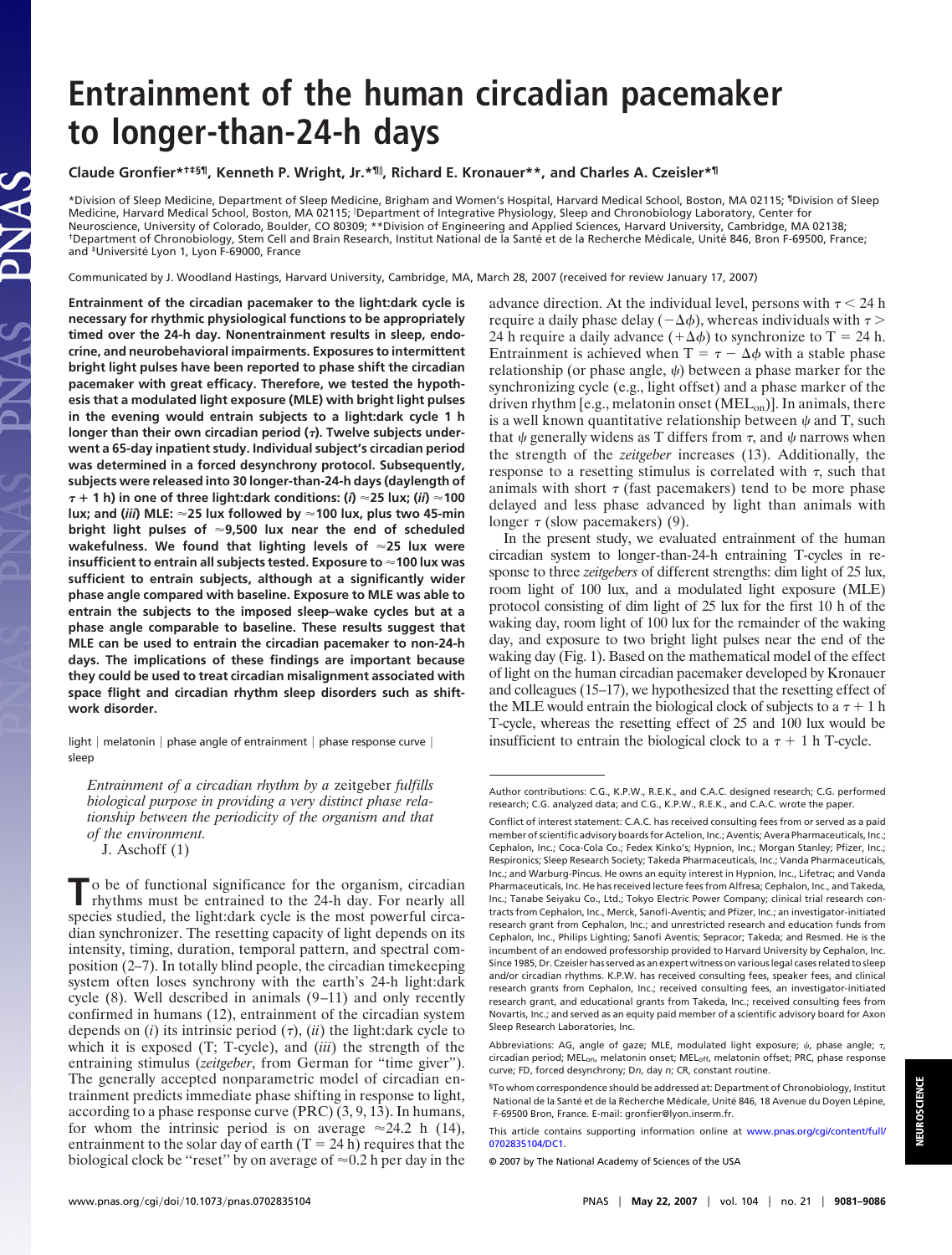

**Fig. 1.** Double raster plot of experimental protocol. After three baseline days, during which time subjects continued to sleep (black bars) and wake at their habitual times, subjects were scheduled to a CR (CR1). The FD procedure was used to estimate the intrinsic circadian period  $(7)$ . The red dashed line illustrates the drift in phase corresponding to a 24.2-h period. A second CR (CR2) was used to reassess circadian phase, and subjects were then scheduled to sleep at their habitual phase angle of entrainment (assessed from CR1) for five 24-h days. Reentrainment was verified by measurement of phase during CR3. Participants were then scheduled to a ''30-day'' entrainment segment [assigned to one of three light conditions described in [supporting information](http://www.pnas.org/cgi/content/full/0702835104/DC1) [\(SI\) Fig. 6\]](http://www.pnas.org/cgi/content/full/0702835104/DC1), a subject-dependent T-cycle of  $\tau$  + 1 h, calculated by adding 1 h to each subject's  $\tau$ . The two blue bars displayed at the end of the waking day show the relative timing of bright light pulses received by subjects assigned to the MLE condition. CR4 was used to assess the circadian phase after the entrainment segment, and participants were discharged after three 24-h recovery days.

## **Results and Discussion**

**Range of Circadian Periods Observed.** A 1-h range of intrinsic circadian periods was observed in our subjects (from 23.47 h to 24.48 h) (Fig. 2 and Table 1) consistent with that of prior forced desynchrony (FD) studies (14, 18). This confirms the importance of having customized the circadian entrainment challenge to which each subject was exposed  $(\tau + 1 h)$  particularly because there was a difference  $(P < 0.05)$  in circadian periods between groups to which subjects were assigned (Table 1). The average composite period was  $24.07 \pm 0.33$  h, and 4 of 12 subjects had periods <24 h (Table 1). Although there was a small statistical difference between the average estimated temperature period  $(\tau_t)$  and melatonin period  $(\tau_m)$  (24.04  $\pm$  0.32 h vs. 24.10  $\pm$  0.34 h, respectively; Student *t* test  $= -3.5; P \leq 0.005$ , the two estimates were highly correlated  $(r_{\text{pearson}} = 0.99; P < 0.0001)$  in this cohort, and no difference on average was found in other cohorts (19). The scalloping of the MELon observed across the FD protocol (Fig. 2) is consistent with relative coordination (20, 21).

Fig. 3 reveals that the phase angle of entrainment, as determined by the relationship between MEL<sub>on</sub> and habitual bedtime ( $\psi_{\text{MELon}}$ ), is strongly correlated with  $\tau$  such that participants with shorter circadian periods have an earlier  $\psi_{\text{MELon}}$  than those with longer



Fig. 2. Daily melatonin phase estimates (MEL<sub>on</sub>) throughout the FD protocol.

periods. This is consistent with correlations from temperature data collected immediately after entrainment to a 24-h day (22) and even after entrainment to a variety of daylength and lighting conditions (23). The very high correlation demonstrated in Fig. 3 indicates that the phase estimates collected on a single day may provide a tool for estimating an intrinsic circadian period. Further research will be needed to define the specific conditions that are required to maintain the high correlation between circadian phase observed and the measure of circadian period. It should be noted that, in the present cohort, this high correlation was observed in subjects who maintained a wake:sleep schedule with a light:dark ratio of 2:1 for at least 3 weeks before entry in the study. In addition, once they entered the laboratory, stringent control of lighting conditions were maintained for 3 consecutive days, and the transition from ordinary room light ( $\approx$ 90 lux) to dim light ( $\approx$ 1.5 lux) was made on day 3 (D3), 10 h after habitual waketime, at a phase that is on average of minimal sensitivity for photic resetting.

**Reestablishment of a Normal**  $\psi$  **Before the Entrainment Trial to T =**  $\tau$ - **1 h.** Fig. 4 shows the timing between lights off and MELon  $(\psi_{\text{MELon}})$  and between lights on and melatonin offset  $(\psi_{\text{MELoff}})$  at different times during the protocol. From D2 to constant routine (CR) 1, subjects showed a consistent  $\psi_{\text{MELoff}}$  [no significant change in  $\psi$  MELoff from D3 to the second day of the first CR (CR1b); ANOVA,  $P > 0.05$ ]. MEL<sub>on</sub> occurred later on D2, when subjects were exposed to  $\approx 90$  lux in the angle of gaze, than on D3 and CR1, when light levels were  $\approx$  1.5 lux ( $\overline{P}$  < 0.0001 for both days). This is consistent with the masking effect of room light on melatonin (MEL<sub>on</sub>). As illustrated in Fig. 4, reestablishment of  $\psi$  after FD within a normal range was largely successful in all of our subjects. That is, the wide distribution of  $\psi$  is compressed into a normal range of  $\psi$  on CR3, after five 24.0-h days scheduled at a normal phase angle under 450-lux background light. Note that both MEL<sub>on</sub> and MELoff phases were slightly delayed on CR3 compared with D2, D3, and CR1 (ANOVA, Student–Newman–Keuls,  $P < 0.0001$ ). This change, which likely occurred in response to the phasedelaying effect of 5 days in 450 lux, is consistent with previous finding in animals (9, 13) and humans (23), showing that the phase angle narrows with increased light intensities.

**Entrainment to T** =  $\tau$  + 1 h with *Zeitgebers* of Different Strengths. Fig. 5 illustrates the change in phase angle of entrainment between MELoff and the T-cycle (waketime) for subjects in the three *zeitgeber* light conditions. Because of the shorter phase angles that occurred after reentrainment under a strong *zeitgeber* ( $\approx$  450 lux), changes in phase angle throughout the T-cycle were expressed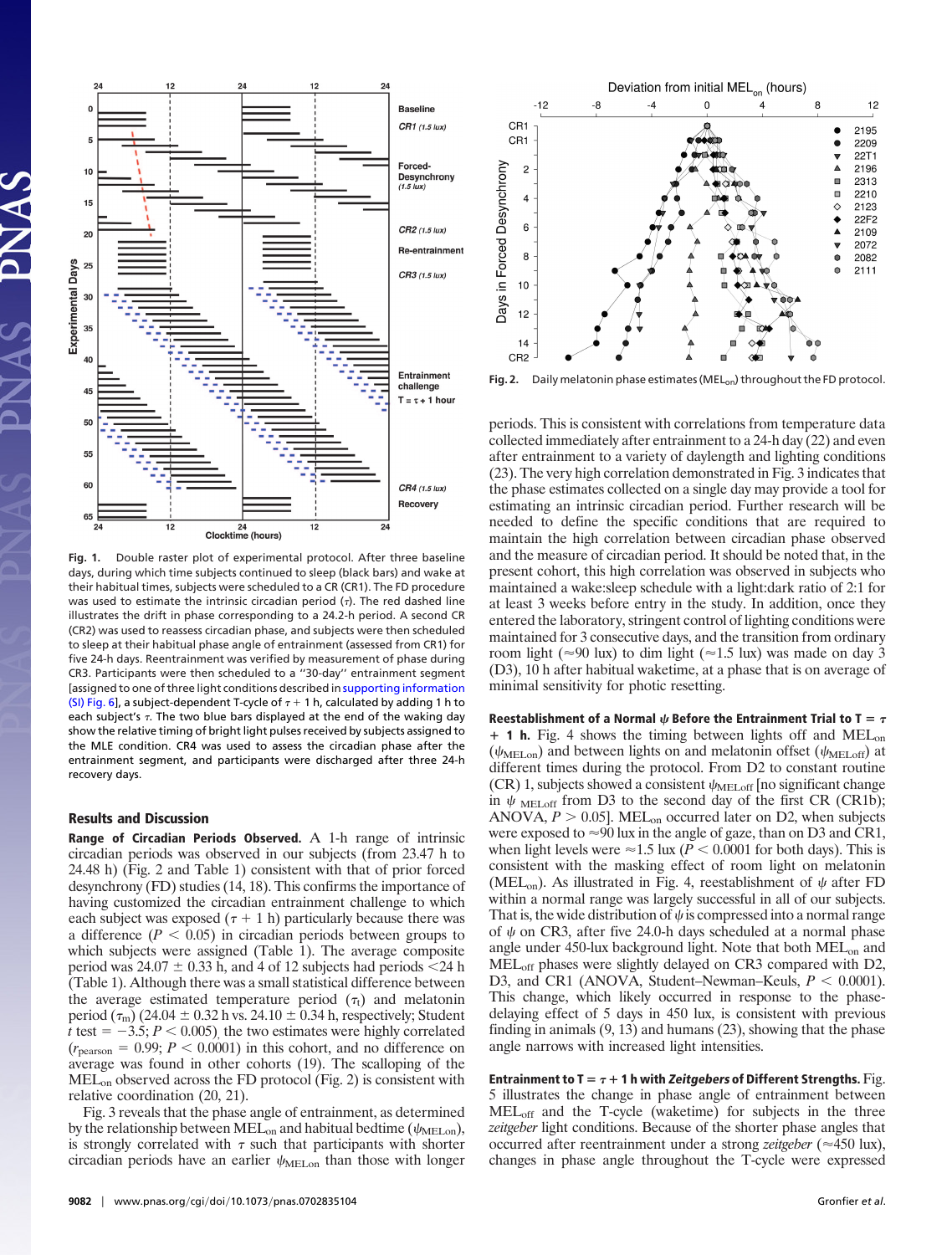#### **Table 1. Circadian period estimates**

| Subject | Experimental<br>conditions | FD.                   |                       |        | <b>Entrainment trial</b> |                  |               | Entrainment |
|---------|----------------------------|-----------------------|-----------------------|--------|--------------------------|------------------|---------------|-------------|
|         |                            | $\tau_{\rm t} \pm$ SD | $\tau_{\rm m} \pm$ SD | $\tau$ | T-cycle                  | $\tau_{\rm obs}$ | Tobs (CI 95%) | status      |
| 2195    | 25 lux                     | $23.47 \pm 0.03$      | $23.47 \pm 0.01$      | 23.47  | 24.47                    | 24.46            | 24.43-24.50   | $+$         |
| 2209    | 25 lux                     | $23.57 \pm 0.04$      | $23.59 \pm 0.01$      | 23.58  | 24.58                    | 24.31            | 24.25-24.36   |             |
| 22T1    | 25 lux                     | $23.73 \pm 0.07$      | $23.76 \pm 0.04$      | 23.75  | 24.75                    | 23.75            | 23.70-23.79   |             |
| 2313    | 25 lux                     | $24.02 \pm 0.04$      | $24.09 \pm 0.02$      | 24.05  | 25.05                    | 24.74            | 24.71-24.77   |             |
| 2123    | $100$ lux                  | $24.24 \pm 0.04$      | $24.24 \pm 0.01$      | 24.24  | 25.24                    | 25.25            | 25.23-25.27   | $+$         |
| 22F2    | 100 lux                    | $24.24 \pm 0.07$      | $24.24 \pm 0.01$      | 24.24  | 25.24                    | 25.26            | 25.22-25.30   | $+$         |
| 2109    | 100 lux                    | $24.24 \pm 0.05$      | $24.36 \pm 0.02$      | 24.30  | 25.30                    | 25.27            | 25.24-25.31   | $+$         |
| 2072    | 100 lux                    | $24.23 \pm 0.06$      | $24.42 \pm 0.05$      | 24.33  | 25.33                    | 25.33            | 25.28-25.39   | $+$         |
| 2196    | <b>MLE</b>                 | $23.82 \pm 0.07$      | $23.91 \pm 0.01$      | 23.87  | 24.87                    | 24.88            | 24.85-24.91   | $+$         |
| 2210    | <b>MLE</b>                 | $24.22 \pm 0.04$      | $24.28 \pm 0.02$      | 24.25  | 25.25                    | 25.25            | 25.20-25.30   | $^{+}$      |
| 2082    | <b>MLE</b>                 | $24.33 \pm 0.03$      | $24.37 \pm 0.03$      | 24.35  | 25.49                    | 25.49            | 25.47-25.51   | $+$         |
| 2111    | <b>MLE</b>                 | $24.44 \pm 0.03$      | $24.52 \pm 0.01$      | 24.48  | 25.48                    | 25.48            | 25.46-25.51   | $+$         |

Circadian periods measured during FD on core body temperature rhythms  $(\tau_t)$  and plasma melatonin rhythms  $(\tau_m)$ . Subjects were considered as entrained (+) when the 95% confidence interval (CI) of their observed period ( $\tau_{obs}$ ) measured during the entrainment trial included the period of the imposed T-cycle. They were considered nonentrained  $(-)$  otherwise.

relative to the phase angle on D3. As shown in Table 1, three of four subjects in the 25-lux condition were not entrained to the  $\tau + 1$  h T-cycle. In the three nonentrained subjects, MEL<sub>off</sub> gradually drifted to an earlier time relative to the light:dark cycle (Fig. 5 *Left*). These subjects were classified as not entrained because the 95% confidence interval of their observed period  $(\tau_{obs})$  did not include the period of the T-cycle (Table 1). Strikingly, one subject (2195) remained entrained to the  $\tau$  + 1 h T-cycle under the same low light levels of 25 lux. This subject had the shortest  $\tau$  of all subjects (23.47 h). Subjects with short  $\tau$  require a daily phase delay to entrain to the 24-h light:dark cycle of Earth. By contrast, subjects with a longerthan-24-h  $\tau$  require a daily advance shift. One might expect that an individual with such a short  $\tau$  might require enhanced delay sensitivity. This notion would be consistent with one aspect of the Pittendrigh and Daan entrainment model (24), which, to explain stable phase angle of entrainment despite photoperiodic changes across the year, requires that night active species with a short period have an asymmetric PRC with higher sensitivity in the delay region (larger range and higher amplitude), whereas day-active animals with a period  $>24$  h have higher sensitivity in the advance region (24). Therefore, one might hypothesize that individuals with short circadian periods could present a PRC asymmetry with a very



**Fig. 3.** Relationship between intrinsic circadian period and phase angle of entrainment measured on CR1 as the difference in time between habitual bedtime (lights off) and MEL<sub>on</sub>. Subjects with a shorter circadian period showed a larger phase angle. The high correlation coefficient (*r* = 0.946 and  $P < 0.001$ ) indicates that a single phase estimate may provide a tool for estimating an intrinsic circadian period.

sensitive delay region. However, the two other subjects with a short  $\tau$  were misaligned (subject 2209,  $\tau = 23.58$  h, average phase delay during the T-cycle = 0.73 h per cycle; subject  $22T1$ ,  $\tau = 23.75$  h, average phase delay during the T-cycle  $= 0$  h). This does not necessarily contradict the hypothesis of PRC asymmetry. Indeed, the amplitude and shape of the PRC vary between species and individuals, as does the range of entrainment (9). In two of the three subjects who did not entrain to  $T = \tau + 1$  h, the imposed T-cycle still exerted an effect on the circadian clock  $(\tau_{obs})$ , but the synchronizing stimulus was of insufficient strength to entrain it (Table 1).

All four subjects exposed to 16 h of 100 lux showed a transitory drift in MEL<sub>off</sub> to an earlier time. After the first week in the T-cycle, the timing of  $MEL_{off}$  was stable for all subjects (Fig. 5). These subjects were classified as entrained to the T-cycle (Table 1). On average, by the end of the T-cycle,  $\psi$  had widened by  $-1.26 \pm 0.36$  h in DL100 condition compared with baseline (paired  $t$  test,  $P =$ 0.038; Wilcoxon matched-pairs test,  $P = 0.0678$ , marginal effect). All four subjects showed a widened  $\psi$  compared with baseline (binomial test,  $P < 0.0001$ ).

Subjects exposed to MLE also showed a transitory drift in  $MEL_{off}$  to an earlier time (Fig. 5). However, this segment was shorter than in the two other groups because  $MEL<sub>off</sub>$  appeared to reach a stable  $\psi$  after only  $\approx$  5 days in the T-cycle. All four MLE subjects were classified as entrained to the T-cycle (Table 1). On average for this group of subjects,  $\psi$  was not significantly different at the end of the T-cycle from that measured at the beginning of the study (mean change,  $-0.19 \pm 0.41$  h; paired *t* test,  $P = 0.67$ ; Wilcoxon matched-pairs test,  $P = 0.47$ ). Interestingly, even subject 2082, who was mistakenly scheduled to  $\tau$  + 1.14 h, successfully entrained ( $\tau_{obs} = T$ ) at a normal  $\psi$  despite the additional phase delay challenge of 0.14 h (8 min) per day.

[SI Fig. 7](http://www.pnas.org/cgi/content/full/0702835104/DC1) illustrates the dynamics of the melatonin rhythm in three individuals exposed to 25 lux, 100 lux, or MLE.

**Entrainment or Masking?** The last CR of our protocol (CR4) was carried out to distinguish entrainment of the circadian pacemaker from masking of the circadian phase marker by light. Once released into CR4, the phase of the circadian system corresponded to that expected from the previous cycle (Fig. 5) and did not show an abrupt change in phase (''jump'') that is characteristic of masking. In addition, our choice of using MEL<sub>off</sub> as an appropriate unmasked phase marker of the circadian system is supported by the result that the change in phase  $(MEL_{off})$  from the last day in the T-cycle to CR4 was not significantly different among the three groups  $(-1.08 \pm 0.40$  in 25 lux,  $-1.04 \pm 0.87$  in 100 lux, and  $-0.45 \pm 1.17$ in MLE; Kruskall–Wallis,  $P = 0.69$ ) despite different lighting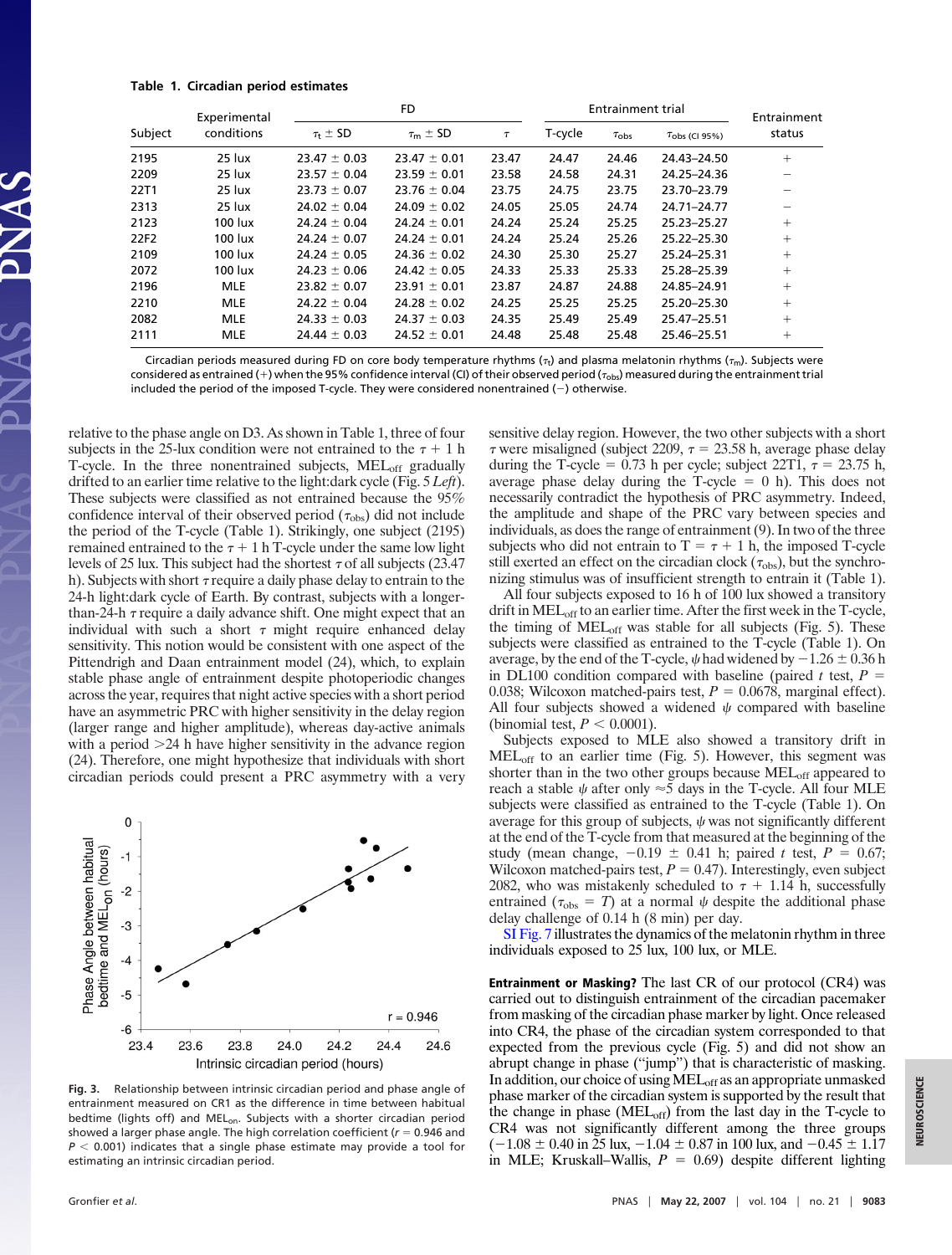

Fig. 4. Timing between lights off and MEL<sub>on</sub> and between lights on and MEL<sub>off</sub> at different times during the protocol. Open symbols are used on D2 and D3 for masked MEL<sub>on</sub> and MEL<sub>off</sub> (occurring under  $\approx$ 90 lux of light). The successful reentrainment after FD is clear (as measured by a phase angle in CR3 comparable to that in D2, D3, and CR1) despite the wide range of phase angles achieved immediately at the end of FD (CR2).

conditions during daytime under the entraining T-cycle (25 or 100 lux).

**Phase Angle and Strength of the Zeitgeber.** As shown both in nonhuman species (13, 25) and humans (22, 23), the phase angle of entrainment between the imposed T-cycle and the phase marker of an entrained rhythm is a function of the difference in their period  $[\psi = f(T - \tau)]$  and of the strength of the *zeitgeber*. Phase angle widens as T differs from  $\tau$ , and  $\psi$  narrows as *zeitgeber* strength increases (13). In our study, the difference in the period of T and  $\tau$  was equal for each subject (1 h by protocol design). Therefore, the difference in phase angle of entrainment between conditions is likely due to a difference in the respective *zeitgeber* strength, i.e., the light intensity. As predicted by entrainment theory, a larger phase angle was observed with a decrease in *zeitgeber*strength in our human subjects, as observed in other mammals (26) (see also our expanded discussion in *[SI Text](http://www.pnas.org/cgi/content/full/0702835104/DC1)*).

**High Sensitivity to Moderate Light Intensities of 25 and 100 lux.** The mathematical model developed by Kronauer and colleagues (15– 17) was used as a guide to the design of these experiments. The present results imply a higher sensitivity to 100 lux than could have been inferred from previous data. The model has been modified to incorporate these and other recent findings on nonphotic stimuli (27). It can be considered as a ''continuous'' model, designed to accommodate even brief (few minutes) stimuli.

Physiologically, the higher-than-expected sensitivity to 25- and 100-lux light could be related to the recently described effects of prior light history, which revealed that the response to light may be enhanced after background light exposure of low intensity (28, 29). The mechanisms explaining the effects of prior light history are unknown, but they could involve the recently described modulation of intrinsically photosensitive retinal ganglion cells (ipRGC) sensitivity by background light levels (30). When exposed to a constant bright background, the background evoked response of ipRGC decay, and their responses to superimposed flashes suggest light adaptation of those photosensitive cells. Additionally, after extinction of a light-adapting background, sensitivity recovered progressively, indicating dark adaptation. On the other hand, it has been recently shown that the ipRGCs adapt their expression of the photopigment melanopsin to environmental light and darkness in such a way that prolonged exposure to darkness increases melanopsin mRNA levels, whereas exposure to constant light decreases melanopsin mRNA levels (31). Therefore, the increase in ipRGC sensitivity during the course of CR3 and the T-cycle in 25- and 100-lux light conditions could explain, at least in part, why the response drive is greater in relatively low light levels than expected.



Fig. 5. Change in phase angle of entrainment between MEL<sub>off</sub> and the T-cycle in the three light conditions. Phase angles are plotted relative to the phase angle measured on D3. Three of the four subjects in the 25-lux condition did not maintain entrainment, as MEL<sub>off</sub> gradually drifted to an earlier time. After a transitory drift, subjects in the 100-lux and the MLE conditions entrained to the  $\tau$  + 1 h T-cycle (Table 1), although at a different phase angle.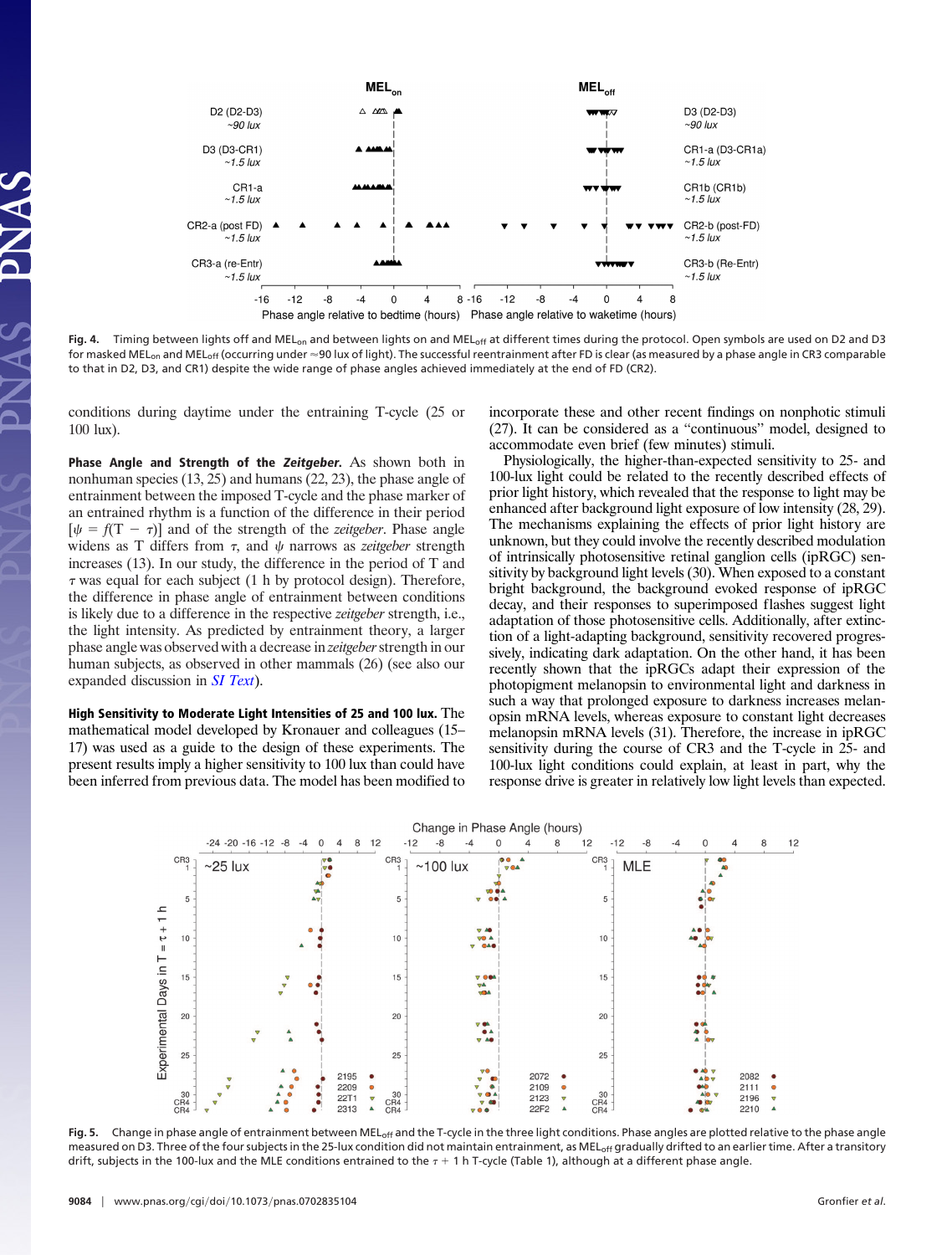## **Conclusions and Perspectives**

Our findings demonstrate that the human circadian system shares the basic properties of entrainment biology that have been described in other species: the phase angle of entrainment (*i*) widens as the period of the imposed T-cycle deviates further from  $\tau$  (11) and *(ii)* narrows as the strength of the *zeitgeber* increases (13).

Nonphotic stimuli have been reported to exert a small but significant synchronizing effect on the human circadian system in both sighted (32, 33) and blind (34, 35) subjects. Therefore, in our protocol, we cannot exclude that nonphotic cues, such as showers (pulses of temperature), meals, and sleep–wake schedule, exerted a weak synchronizing effect on the clock.

Only outputs of the central circadian clock (core body temperature and melatonin) were evaluated to assess entrainment in our study. The concept of multiple oscillators normally synchronized with each other but that can become desynchronized under ''freerunning'' conditions was developed 40 years ago (36). It has been shown that the central circadian pacemaker acts as a master clock, synchronizing a multitude of peripheral clocks (37). Therefore, we may have classified as entrained subjects whose peripheral clocks were misaligned with each other and/or with the central clock. Such a misalignment between peripheral and central clock has been shown to occur in aged rodents (38). The occurrence of partial entrainment and its impact in humans remain to be investigated.

Failure to entrain to the required sleep–wakefulness schedule occurs in numerous situations in real-life conditions. Jet-lag, shift work, and other circadian rhythm sleep disorders such as advanced and delayed sleep phase types and free-running type are all associated, to different extents, with a condition in which the circadian system is out of synchrony with the light:dark/rest–activity cycle. The generally associated symptoms range from cognitive and psychomotor impairment to sleep disruptions (18, 39–42) and endocrine disturbances (43). The resulting inappropriate functioning, consistent with the hypothesized circadian regulation of brain metabolism (44), may be an important factor contributing to the increased risk of accident associated with circadian misalignment (45). Evidence of significant sleep loss and disruption of circadian rhythms in astronauts (42) and associated performance decrements are also reported during space missions. In these situations, sleep and circadian disruptions could have serious consequences on the effectiveness, health, and safety of astronaut crews (46, 47). Moreover, long-duration exploration class space missions may require astronauts to be scheduled to non-24-h light:dark periods for extended durations of time in conditions in which gravity could additionally impact circadian physiology (48). The above issues highlight the importance of developing effective countermeasures to maintain circadian entrainment. Our findings suggest that appropriately timed light exposure can be used as an effective means to maintain the circadian clock in synchrony with a rest–activity cycle different from 24 h or under insufficient light conditions. A lighting protocol such as the one tested in the current study would enable astronauts to entrain to the 24.65-h Martian day while caring for crops in a brightly lit greenhouse module (ref. 49 and NASA Mars Greenhouse, www.science.ksc.nasa.gov/biomed/marsdome/ index.html) provided that those duties were performed at the appropriate circadian phase.

### **Methods**

**Subjects.** Twelve healthy young subjects participated in the study [22–33 years old, average  $28.8 \pm 4.1$  (SD) years old, nine males and three females] after a rigorous screening procedure (see *[SI](http://www.pnas.org/cgi/content/full/0702835104/DC1) [Text](http://www.pnas.org/cgi/content/full/0702835104/DC1)*). Subjects were required to maintain a regular 8:16 h sleep:wakefulness schedule at home for at least 3 weeks before laboratory admission, verified by wrist activity and light exposure recordings.

**Protocol.** Subjects were maintained in individual rooms free from external time cues during the entire 65-day study (Fig. 1). Timing of light exposure, sleep opportunities, meals, and showers was scheduled. Subjects were maintained on a 24.0-h schedule for 3 days followed by a 40-h CR protocol that was used to assess circadian phase (50). Subsequently, participants were scheduled to a FD protocol using a 28-h dim light:dark cycle. This FD protocol was used to estimate their intrinsic circadian period  $(\tau)$  (14). Then, a second CR was used to reassess circadian phase. Participants were then scheduled for five 24.0-h days with sleep scheduled at the same phase of the endogenous circadian temperature cycle as that observed on the first CR. Successful reestablishment of phase was verified by a third CR. Participants were then scheduled for 30 days to a T-cycle of  $\tau$  + 1 h in one of three assigned light conditions (below and [SI Fig. 6\)](http://www.pnas.org/cgi/content/full/0702835104/DC1). For example, a subject with a  $\tau$  of 24.24 h as determined during FD would be scheduled to a 25.24-h day. A fourth CR was used to assess circadian phase after the  $\tau + 1$  h schedule and followed by three 24.0-h days.

The rationale for scheduling participants to a T-cycle based on their own intrinsic circadian period  $(\tau + 1 h)$  rather than to a fixed T-cycle was to evaluate the effectiveness of three light:dark cycles of different *zeitgeber* strength on the circadian system challenged to a similar T-cycle relative to their circadian period. Fig. 2 and Table 1 show the range of circadian periods of the 12 subjects studied. A fixed T-cycle of, for example, 24.5 h would have required a phase delay shift of  $\approx$  1 h per day for the subject with the shortest period (2195,  $\tau = 23.47$  h), whereas subject 2110 would virtually not necessitate any phase adjustment to remain entrained to the T-cycle given its  $\tau$  of 24.48 h. Therefore, in the case of a fixed T-cycle, it would be difficult, if not impossible, to assess the relative efficacy of different *zeitgeber* strength.

All experimental procedures were carried out in accordance with the principles of the Declaration of Helsinki (revised in 2000), and the protocol was approved by the Human Research Committee at the Brigham and Women's Hospital. Subjects provided written informed consent.

**Lighting Conditions.** Experimental suites were equipped with ceiling-mounted cool-white fluorescent lamps (see *SI Text* [and SI Fig.](http://www.pnas.org/cgi/content/full/0702835104/DC1) [8\)](http://www.pnas.org/cgi/content/full/0702835104/DC1). A light:dark ratio of 2:1 was maintained for all daylengths. Light intensities and irradiances were measured at a height of  $\approx$  1.37 m to approximate the intensity received in the average angle of gaze during wakefulness (see *[SI Text](http://www.pnas.org/cgi/content/full/0702835104/DC1)*). Light intensities were as follows:  $\approx$ 90 lux during the first 2.5 baseline days (D1–3);  $\approx$ 1.5 lux during the last 6 h of D3, CR1–4, and the FD segment;  $\approx$ 450 lux during the reentrainment segment between CR2 and CR3; and, depending on the lighting condition, subjects were exposed to  $\approx 25$  lux,  $\approx 100$ lux, or a MLE protocol consisting of dim light of  $\approx$  25 lux for the first 10 h of the waking day and room light of  $\approx$  100 lux for the remainder of the waking day plus exposure to two bright light pulses of  $\approx 9,500$ lux near the end of the waking day (Fig. 1 and [SI Fig. 6\)](http://www.pnas.org/cgi/content/full/0702835104/DC1) during the entrainment segment of the protocol. Scheduled sleep occurred in total darkness. The timing, duration, intensity, and pattern of light exposure stimuli were based on the dynamic resetting model developed by Kronauer and colleagues (15–17). The model predicted a successful circadian entrainment to  $T = \tau + 1$  h for the MLE condition and failure to entrain to  $T = \tau + 1$  h for the 25- and 100-lux light conditions.

**Data Collection and Analyses.** Temperature was recorded every minute by using a rectal thermistor (Yellow Springs Instrument, Yellow Spring, OH). Blood samples were collected every 10–60 min during baseline days, CR, and FD segments and every 60 min during five time windows of the entrainment segment. Plasma melatonin concentrations were assayed by using RIA techniques (ALPCO Diagnostics, Windham, NH). The assay sensitivity was  $\approx 0.7$  pg/ml. Average intra- and interassay coefficients of variation were <8% and 12%, respectively.